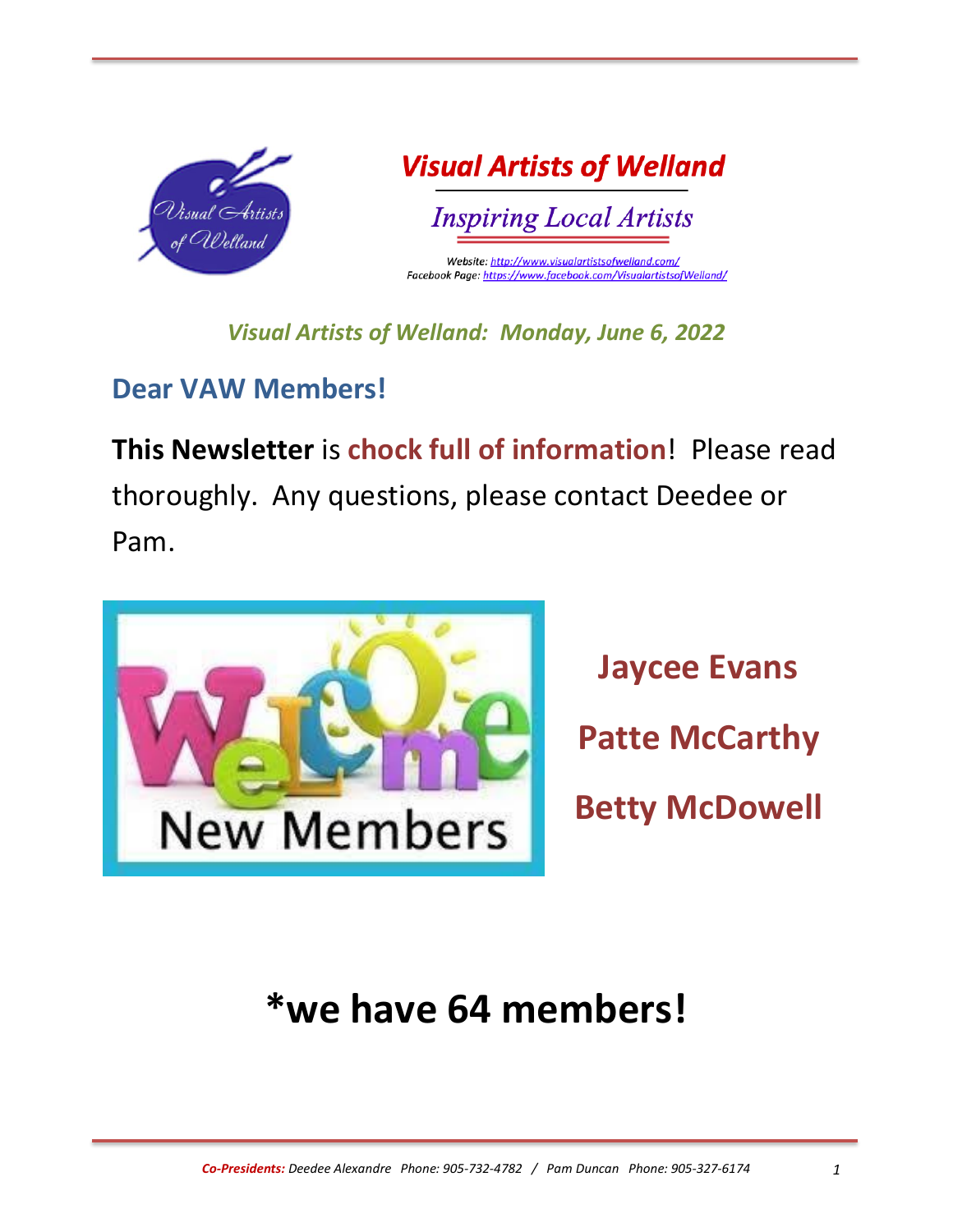

## **Here are several things for your consideration:**

## **Hazza!**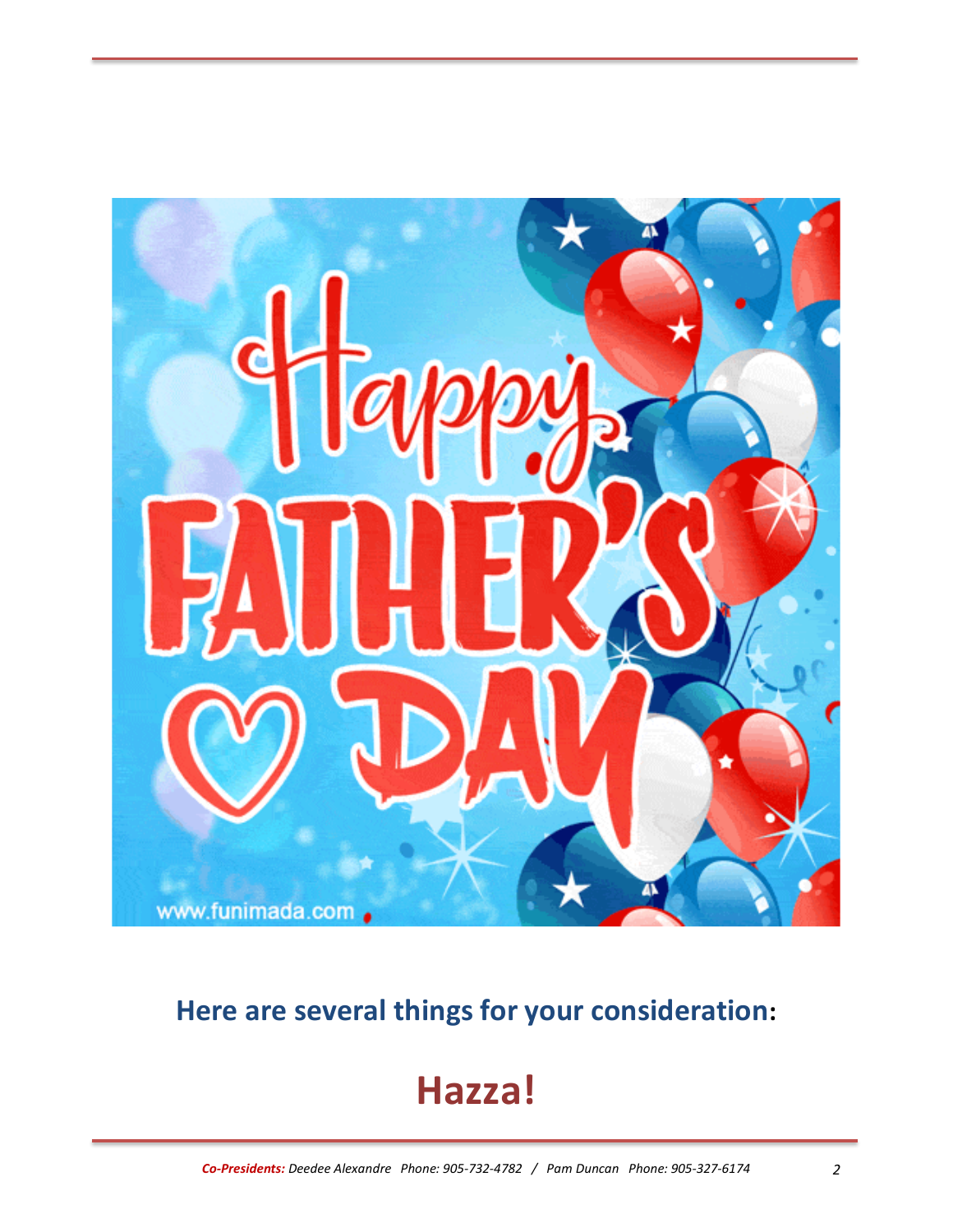#### **1. Next General Meeting—Sunday, June 12—2 p.m.**



- •at the Gallery Shop
- •\$5.00 for the draw
- •please bring a chair

## 2. **Secondary School Scholarships—**

• there is a successful candidate at each of the five secondary schools: Centennial, Eastdale, Franco Niagara, Notre Dame, and St. Jean Brebeuf



• congrats to all the recipients!!!

## **HAZZA!**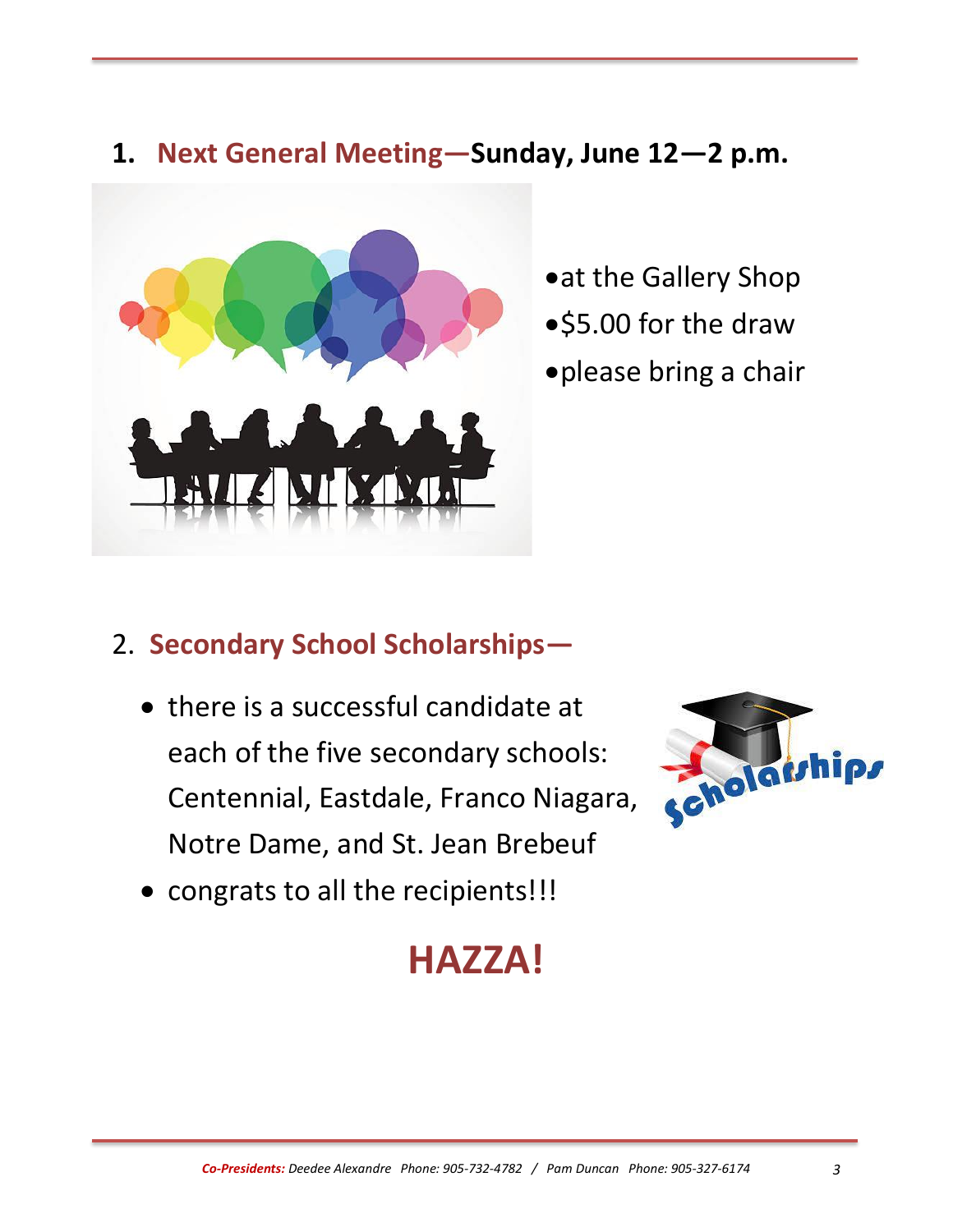## 3. **Niagara Falls Museum:**

- thank you to everyone who has delivered pieces of art to the Niagara Falls Museum
- **new policy at the Museum**: if a piece of art is sold, the purchaser will need to wait until August 29 to pick up the piece
- **pick-up dates**: August 29 and August 30
- **pick-up times**: 10 a.m.-3 p.m.
- 4. **Welland Historical Museum:**
	- thank you to everyone who has delivered pieces of art to the Welland Historical Museum
	- pick-up dates and times==to be determined
	- **OPEN SATURDAYS**—10-4 p.m. June 25<sup>th</sup>-August 27<sup>th</sup>
- 5. **Rose Festival: Saturday, June 18th :**
	- there is still a position available to sit at the info booth between 2 p.m. and 6 p.m.
	- it's at Merritt Park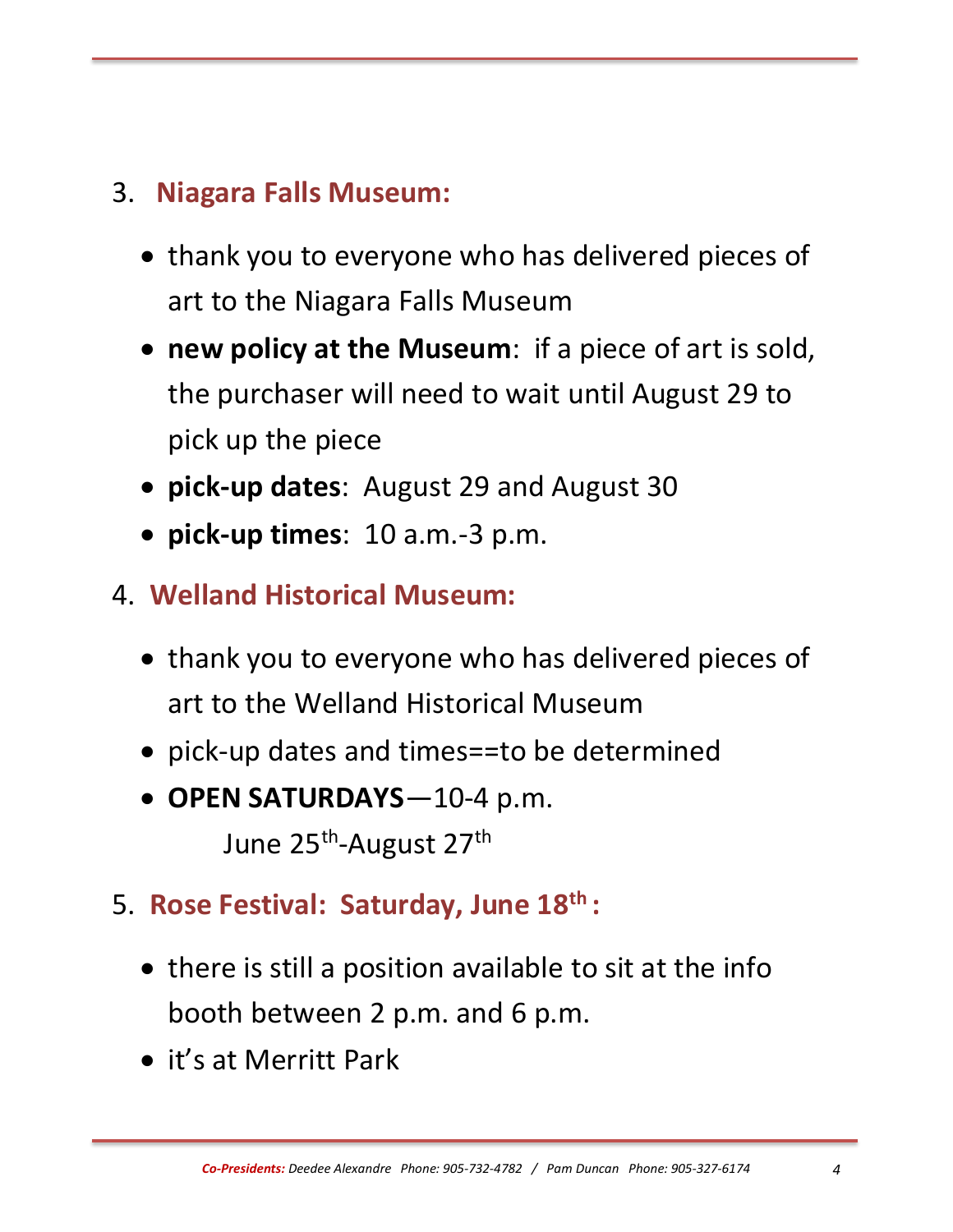- all you need to bring is a smile!
- let Deedee or Pam know if you're available



- Wallack's Art Supplies and Framing (Ottawa)—10% discount
- Great Signs and Graphics (Welland)—10% on orders over \$75
- The European Pantry (Welland) 10% on art supplies minimum order: \$50.00

# **E-blasts—all Newsletters can be found on the website under "Newsletters"**

Make it a point to regularly check the VAW website: **visualartistsofwelland.com**